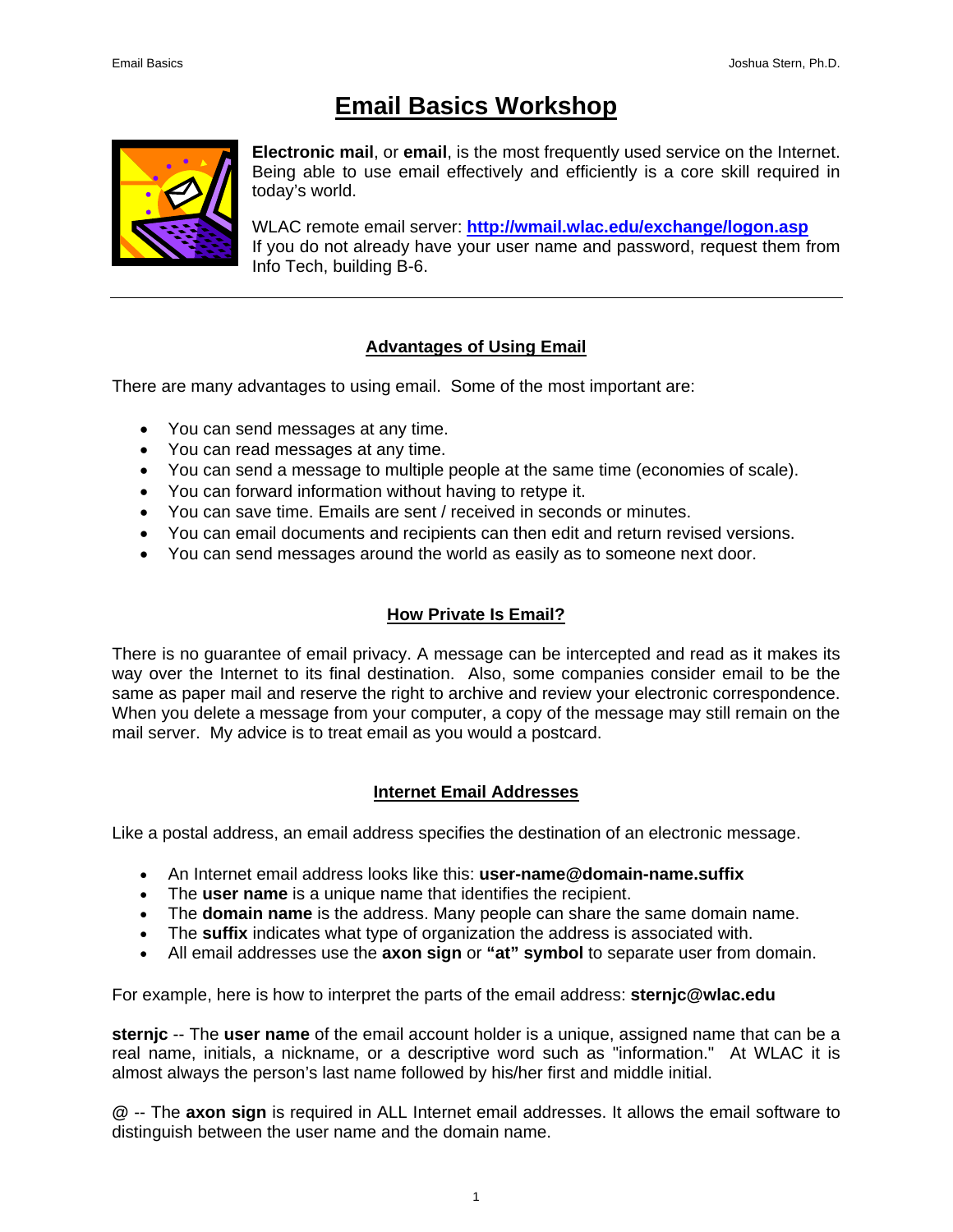**wlac** -- The **domain name** identifies the company or organization of the account holder.

**.edu** -- The **suffix** indicates what type of company or organization the domain is associated with.

#### **How Email Works**

Email is sent and received through electronic "post offices" known as **mail servers**. To read your email, it must first be retrieved from the mail server.

When you send email, you must enter the address of the recipient, compose your message, and click 'Send' yourself. The delivery of your email is handled by the software you have installed on your computer or through a Web-based service like Yahoo or Hotmail.

If the message isn't delivered properly because of an incorrect address or some other error, you typically receive an email message explaining why.

#### **How Reliable Is Email?**

Email reaches the recipient most of the time, but **delivery is not guaranteed**. If the message doesn't reach its destination the first time, the mail server tries sending it again and again.

If the message is not delivered successfully, you usually receive a message explaining the problem, along with the full text of the original message. You can also try to correct the problem yourself and resend it. Far and away the most common user error is typing the email address incorrectly.

#### **Deciphering Error Messages**

If your email message does not go through, you will receive an **error message**. These are the most common error messages you will come across:

**User unknown** -- The message arrived at the mail server, but the server couldn't find the recipient. Check the user name part of the email address for errors and try sending the message again. Also, double check the domain name to ensure that you are sending it to the right organization.

**Host unknown** -- Your mail server could not figure out the server's computer address based on the domain name. Check the domain name in the email address for errors and try again.

**Message hasn't been delivered, but will try again** -- Your mail server failed to deliver the message, but will continue to try to resend it. This error message indicates a temporary communications problem that may clear up by itself. For example, this message is generated when the recipient's mail server is not functioning or is disconnected from the Internet. In this case, there is nothing you can do and you should not resend your message.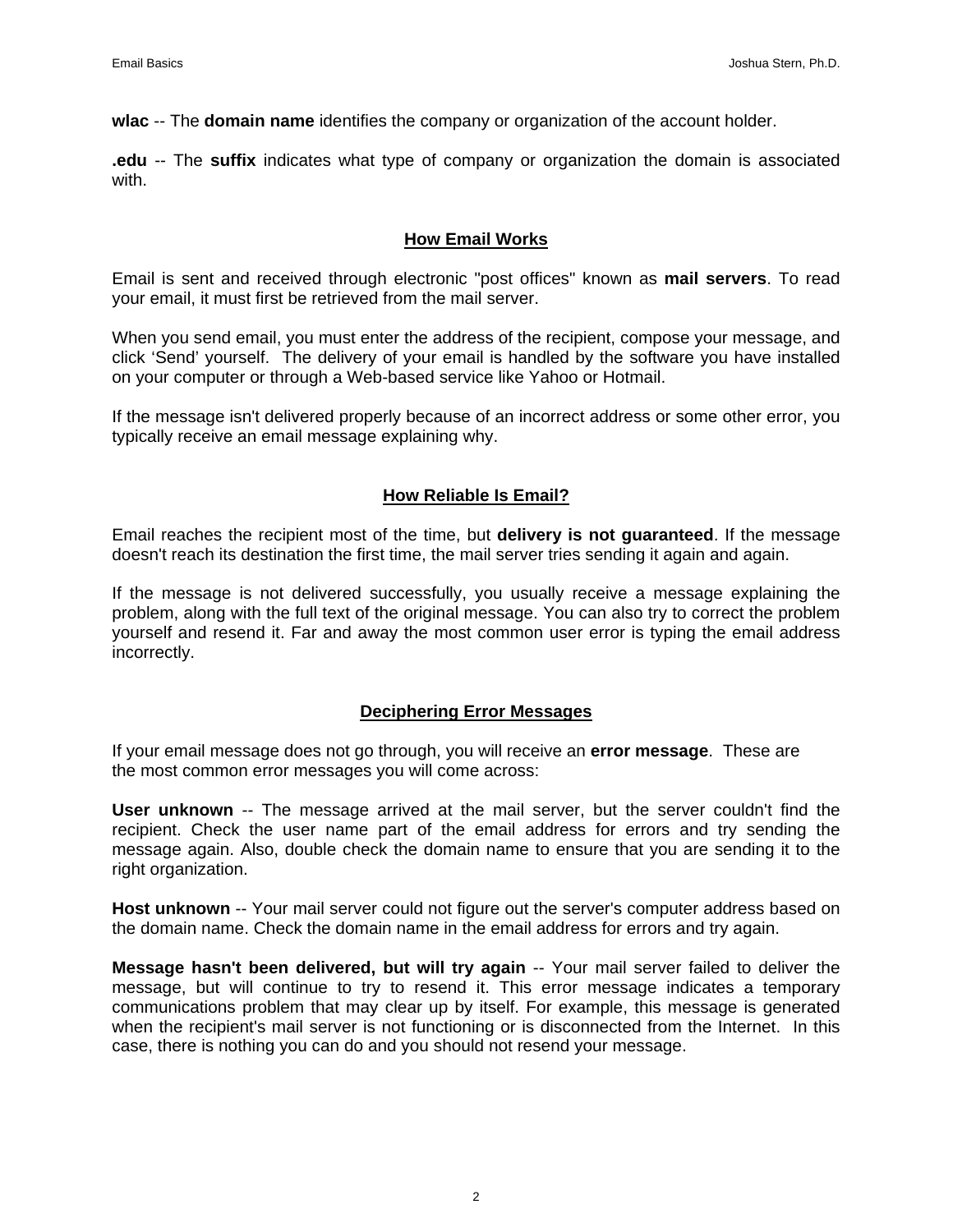#### **Anatomy of an Email Message**

The software you use to send, receive, and manage electronic messages is called an **email client**. To send email, you enter information similar to the heading of a typical interoffice memo. These are the data fields you will see in most email clients:

**To** -- Contains the email addresses of the **recipients**. This is a mandatory entry.

**CC** -- Short for **Carbon Copy**. Contains the email addresses for people other than the primary recipients. This is optional.

**BCC** -- Short for **Blind Carbon Copy**. Contains the email addresses of other recipients who receive copies, but their names and addresses are hidden from the other recipients. This is optional.

**Subject** -- Contains the main topic of the message. Recipients see this in their summary of incoming emails. Keep the subject line brief, but do not leave it blank.

**Attachment** -- Contains the names of files that you may be sending along with the email message itself, such as a word-processing document or a spreadsheet.

**Body** -- Contains the message itself, which can be of any length. In addition to plain text, you can also embed graphic elements, Web addresses, etc. into the body of an email.

#### **Sending Email Messages**

Most email programs have many features in common. Once you know one program, you can easily use others.

Launching your email program depends on which software you use. In some cases, you click on the **email icon** (often an envelope), or the Mail button on the browser toolbar, or choose the 'Send To' option from one of the menus. To write a message, click on the 'Compose Mail', 'New Message', or similar button.

In the new message window, type the email addresses of the recipients in the 'To' field, or use the **address book** (a component of your email program where you can store frequently used email addresses) to select one or more email addresses.

In the **CC field**, enter the address of anyone you want to receive a copy of the message. Type the email address or choose it from your address book. Enter the appropriate information into the **BCC field**, if you want to send a blind copy and your program has this feature.

Type the **subject** of the message now or wait until after you have composed your message.

Then **type your message**. You can edit it as you would modify a word-processing document. You can also copy text from another document and paste it into the message box.

Finally, click on the **Send** button and you are done.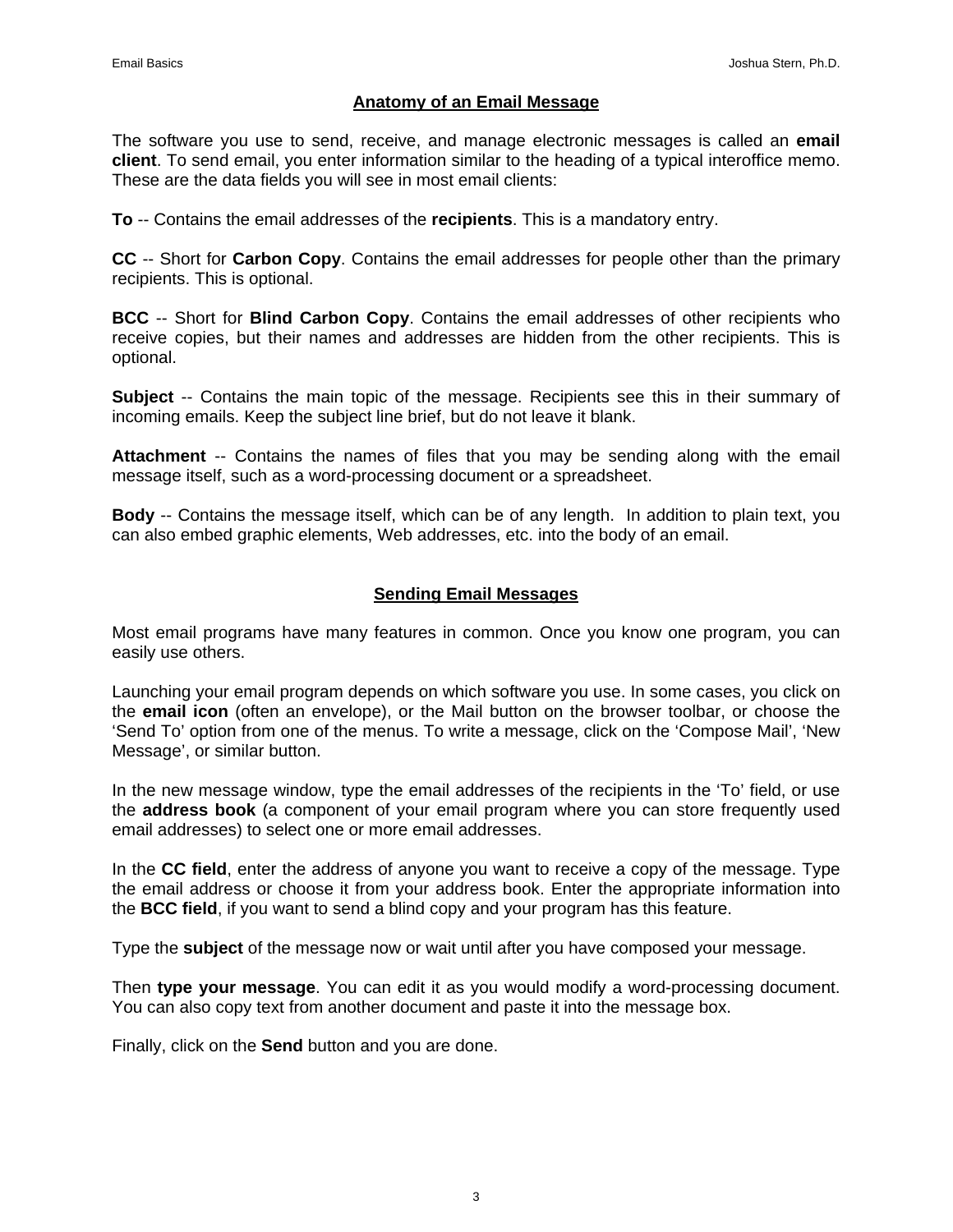#### **Reading Email Messages**

When you launch your email program, it usually shows you the messages you have received. From here you can read, reply to, forward, and otherwise manage your email.

Messages are organized into folders or boxes. Received mail is typically kept in the **Inbox**; outgoing mail is stored in an **Outbox**; sent mail is filed in a **Sent box**, and discarded mail may be kept temporarily in a **Deleted box**.

To read an email, you typically double-click on the envelope icon or the Subject line of the message. This opens a new window containing the **header** and **body** of the message.

To review mail in other folders or boxes, click or (double-click) on the folder. Then click the message that interests you.

## **Replying to Email Messages**

The window with the email you are reading typically has a **Reply** or **Re** button. Click on this button to open a new window for the reply message. The 'To' and 'Subject' lines are automatically filled in with the email address of the sender and the subject of the message.

You might also have a **Reply to All** button that also opens a new window. In this case, all the addresses in the 'CC' list are included in the 'To' and 'CC' lines.

In some programs, the original message appears automatically. Other programs have a **Quote** or **Include Original Message** button. By clicking on this button, the text of the original email appears in the body of the reply, usually marked in a different font or color, or with a special character such as the greater than sign  $(>)$  at the beginning of each line. You can choose to place your reply before or after the original text. I suggest writing your new message on top of the old replied to message to avoid confusion.

To respond to a series of ideas or questions, you can intersperse your reply with the original text. Typically, your replies appear in a different color or font. It is also a good idea to trim unnecessary information away from the original message for the sake of clarity.

#### **Sending Files as Attachments**

In addition to sending text messages, most email programs allow you to attach word-processing documents, spreadsheets, graphics, audio, video, and other electronic files to your message. To attach a file:

- Click on the **Attachment** or **Include File** icon, often represented by a **paper clip**. This feature is often located on the toolbar or on a pull-down menu.
- Locate the file on your computer's hard drive or other storage device from the window that typically opens requesting the name of the file.
- Select the file you want from the file attachment window. An icon representing the file may appear in the body of your message, or the name of the file appears in the Attachment line of the header in your message window.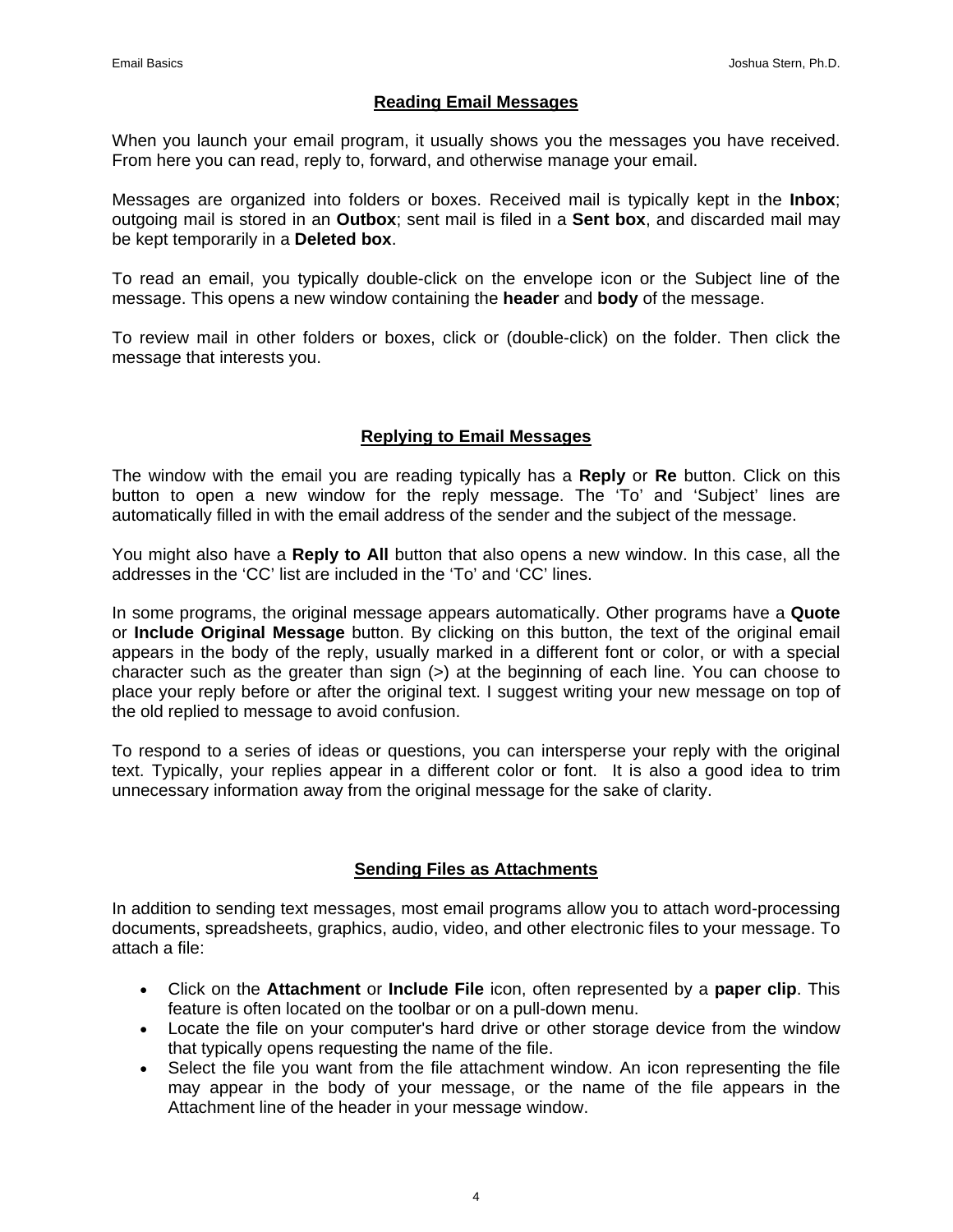#### **Opening Attachments**

To view an attached file, you can often click on the file icon to open it.This typically brings up a dialog box allowing you to decide how you want to process the file. You can also save the file to your hard drive, and then use the appropriate software application to open it.

If you open an attachment that appears as random characters and symbols, most likely it has not been decoded correctly. Alternatively, you may be viewing it with the wrong software application.

**Caution**: It is possible for your computer to contract a **virus** when you open an attached file from an email message. If you do not know or trust the person who sent the email, delete the attachment or the entire email to avoid infection.

#### **Embedding a Web Link in a Message**

Some email programs allow you to put a **link** to a Web page in the message, making it easy for the recipient to access Web resources.

Most email programs that come with Web browsers support **hyperlinks** imbedded in the message text. If hyperlinks are supported, the recipient can simply click on the link and a Web browser opens to the referenced page.

To create a hyperlink within an email message, either type the **URL** (the complete address of a Web page, such as [http://www.wlac.edu\)](http://www.wlac.edu/) or copy and paste the URL from the location box of your Web browser. You may need to do a carriage return (hit the 'Enter' key) for the link to activate. The URL may appear like regular text on your outgoing message, but the recipient usually sees the hyperlink in a special font, color, or underlined.

#### **Managing Your Messages**

Most email programs let you create **folders** so you can file your messages. You may also be able to arrange your received mail in categories, such as by project or client.

You can usually drag a message from the Inbox or Sent box to another folder. Sometimes popup menus allow you to file messages.

When you delete a message, it is typically moved to your **Trash** or **Deleted** folder. Beware that the deleted message still exists on your computer. In order to get rid of it completely, you must also delete the file from the Trash folder itself.

#### **Setting Up and Managing Your Addresses**

Most email programs have an address book feature where you can record the email addresses and other information of people you contact frequently. By using the **address book**, you won't have to retype an email address each time you want to send a message. This saves time and avoids returned mail due to typing mistakes.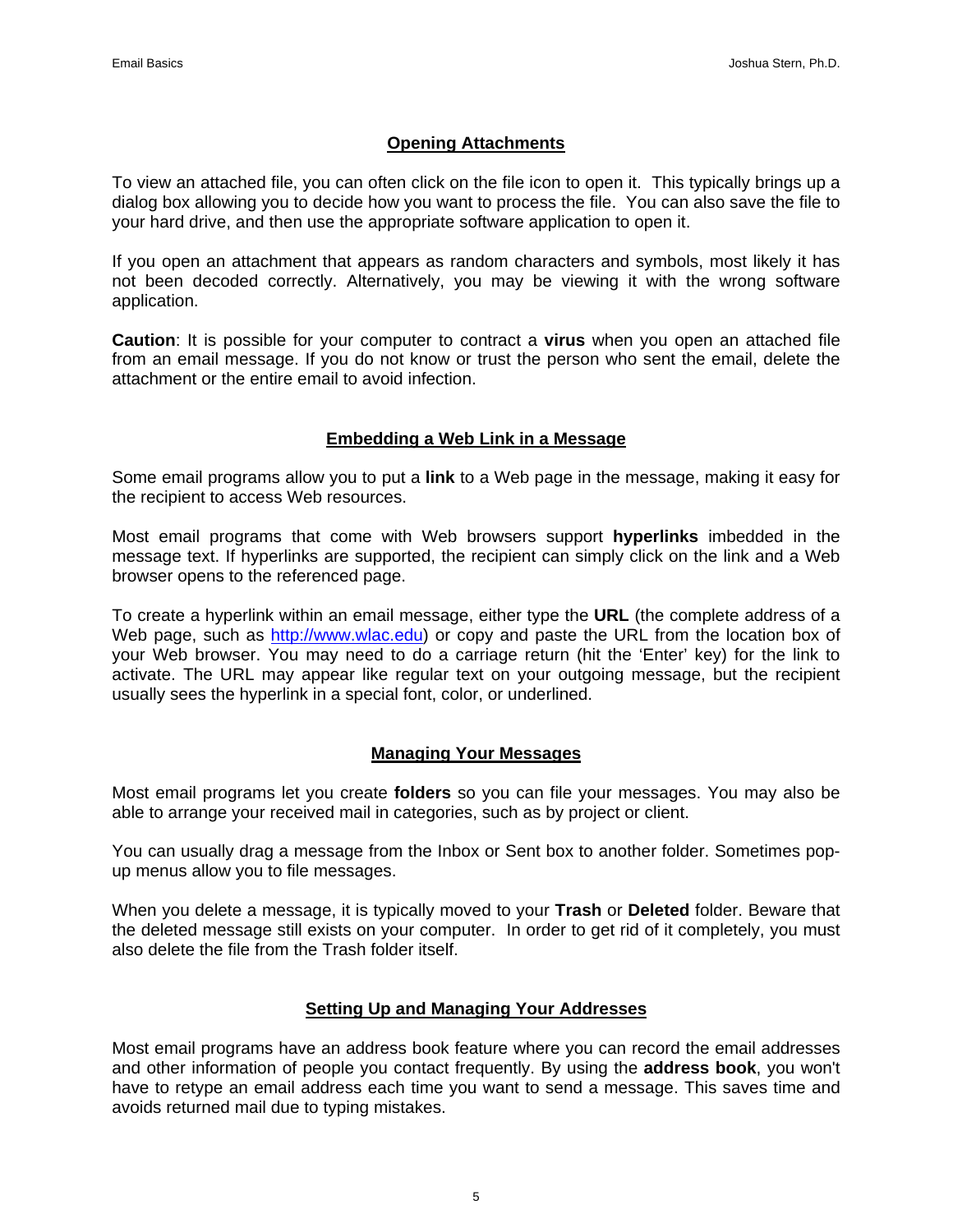With some email clients, you can store multiple email addresses for each person as well as additional information, such as a company name, telephone number, and street address.

With most email clients, you can create a set of email addresses called a **group**. When you address a message to a group, the message is automatically addressed to all the people in the group. This is sometimes referred to as a **mailing list.** 

As your recipient list grows, use may want to use the **Search** or **Find** function in the address book to locate an email address based on a person's first or last name.

## **Email Etiquette**

When we communicate, we expect other people to observe certain rules of behavior. The same is true online. In order to improve how your email messages are received and avoid potential trouble, there are a few unwritten rules, called **netiquette** (**net**working **etiquette**) that you should be aware of. These include:

- **Clearly summarize the contents of your message in the subject line.** Properly titled messages help people organize and prioritize their email. Blank subject lines confuse readers.
- •
- **Don't use CC (Carbon Copy) to copy your message to everyone.** This is particularly true at work. These days everyone receives too many emails. Unnecessary messages are annoying. If only a few people really need to receive your message, direct it to them exclusively. Similarly, when responding to email, **do not respond to all recipients.** By choosing **Reply to All** when responding to a message, you may end up broadcasting your response to far too many people.
- •
- **Use BCC (Blind Carbon Copy) when addressing a message that will go to a large group of people who don't necessarily know each other.** Just as it is not polite to give out a person's telephone number without his or her knowledge, it is not polite to give out someone's email address. For instance, when you send an email message to 30 people and use the 'To' or 'CC' command to address the message, all 30 people see each other's email addresses. By using BCC, each recipient sees only two addresses - theirs and yours.
- •
- **Keep your messages short and focused.** Few people enjoy reading on their computer screens; fewer still on the tiny screens in cell phones, pagers and other mobile devices that are becoming increasingly popular for email purposes. Recipients tend to ignore long messages. Also, when replying make sure to **trim messages** whenever possible.
- •
- **Avoid using all capital letters.** USING ALL CAPS MAKES IT LOOK LIKE YOU'RE SHOUTING! IT'S ALSO MORE DIFFICULT TO READ.
- •
- **Don't write anything you wouldn't say in public.** Email is not private and anyone can easily forward your message, even if done accidentally. Therefore do not divulge personal or confidential information. If you want to keep your content private, consider using the telephone.

•